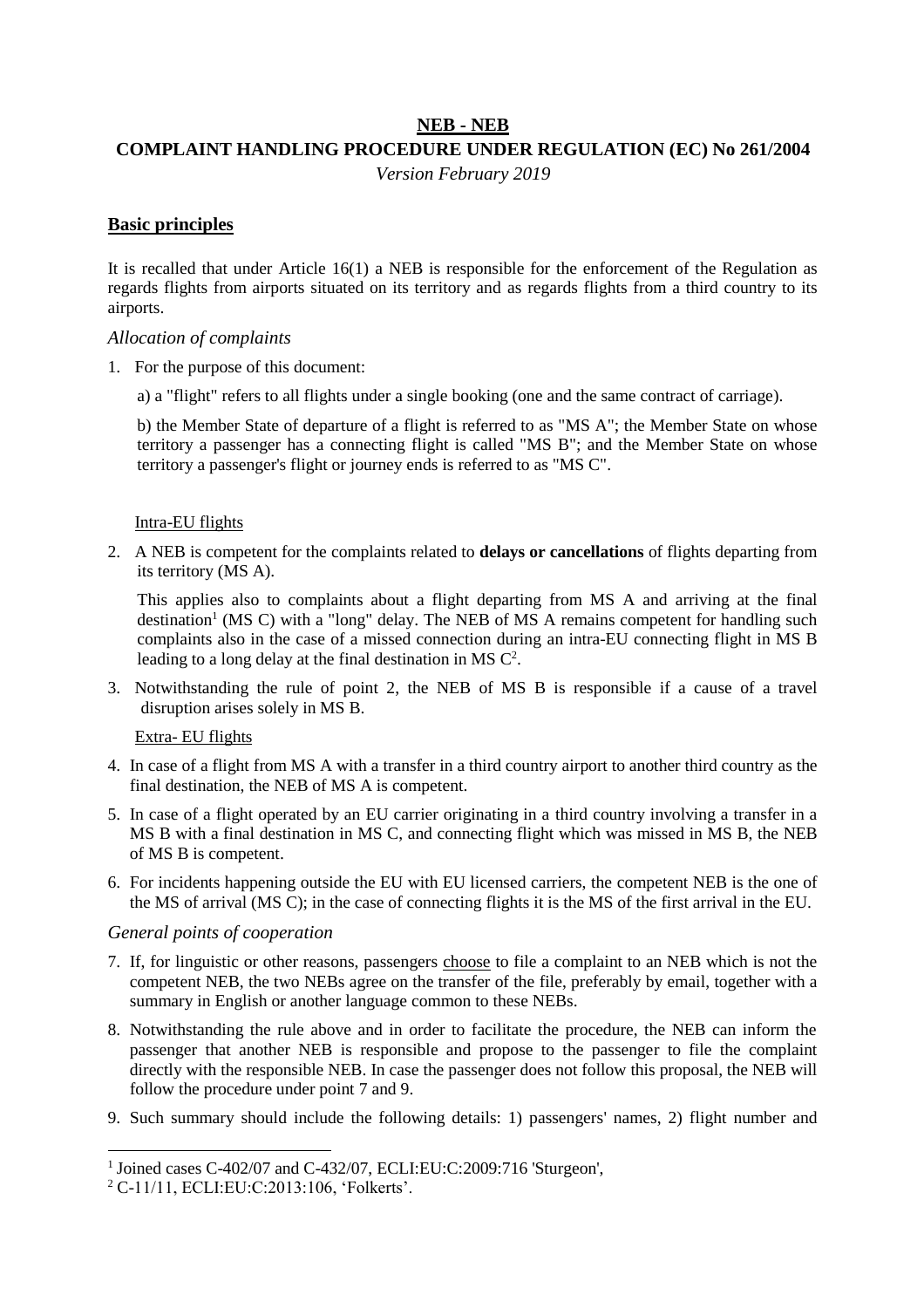operating carrier, 3) date of the incident, 4) airport concerned, 5) type of incident, 6) if applicable, brief description of exceptional circumstances, 7) whether the operating carrier has been contacted and its reply to the passenger mentioning that the case has been transferred to another NEB.

- 10.NEBs shall coordinate among each other to avoid contradicting rulings.
- 11.NEBs are invited to closely collaborate with the European Consumer Centres (ECC- Net) in order to gather a maximum of data which might lead to procedures related to sanctioning.
- 12.The Consumer Protection Cooperation Network (CPC Network) created under Regulation (EC) No 2006/2004) can be consulted in order to resolve translation issues. In addition, it provides for Member States to cooperate on cross-border enforcement of EU regulations related to consumer protection, including Regulation (EC) No 261/2004.
- 13.NEBs should also react to press-publications or submissions by other organisations or authorities (active monitoring).

#### **General complaint handling procedure**

- 1. Acknowledgement of receipt and first analysis/filtering without undue delay.
- 2. Assessment whether similar complaints were received on that particular case.
- 3. Case submission to the airline requiring reply within at least 6 weeks from the date of receipt. If no reply is received from the airline, send a reminder to the airline adding an additional delay of 2 weeks (NEB to update the passenger).
- 4. In case of an airline reply: assessment on the basis of evidence received by all parties, followed by independent ruling communicated to complainant and airline.
- 5. In case of no reply: assessment and action on the basis of the passenger complaint.
- 6. Internal NEB examination of possible repetitive incidents with particular airline.
- 7. In cases of extraordinary circumstances:
	- 7.1. If information provided by airlines is of a coherent and detailed character, NEB are left with a margin of flexibility and can apply a system of random checks, respecting the principle of proportionality.
	- 7.2. If information is only provided in a generalised manner not allowing NEB to draw sound judgements, each incident has to be followed up on individual case-by-case assessment requesting for example, as matter of proof, logbooks, incident reports, maintenance manuals etc.
- 8. Registration in local database.
- 9. Complaint handling procedure to take a maximum of:
	- 3 4 months for clear cases;
	- 6 months for complex cases;
	- longer than 6 months for cases that are involving legal proceedings.